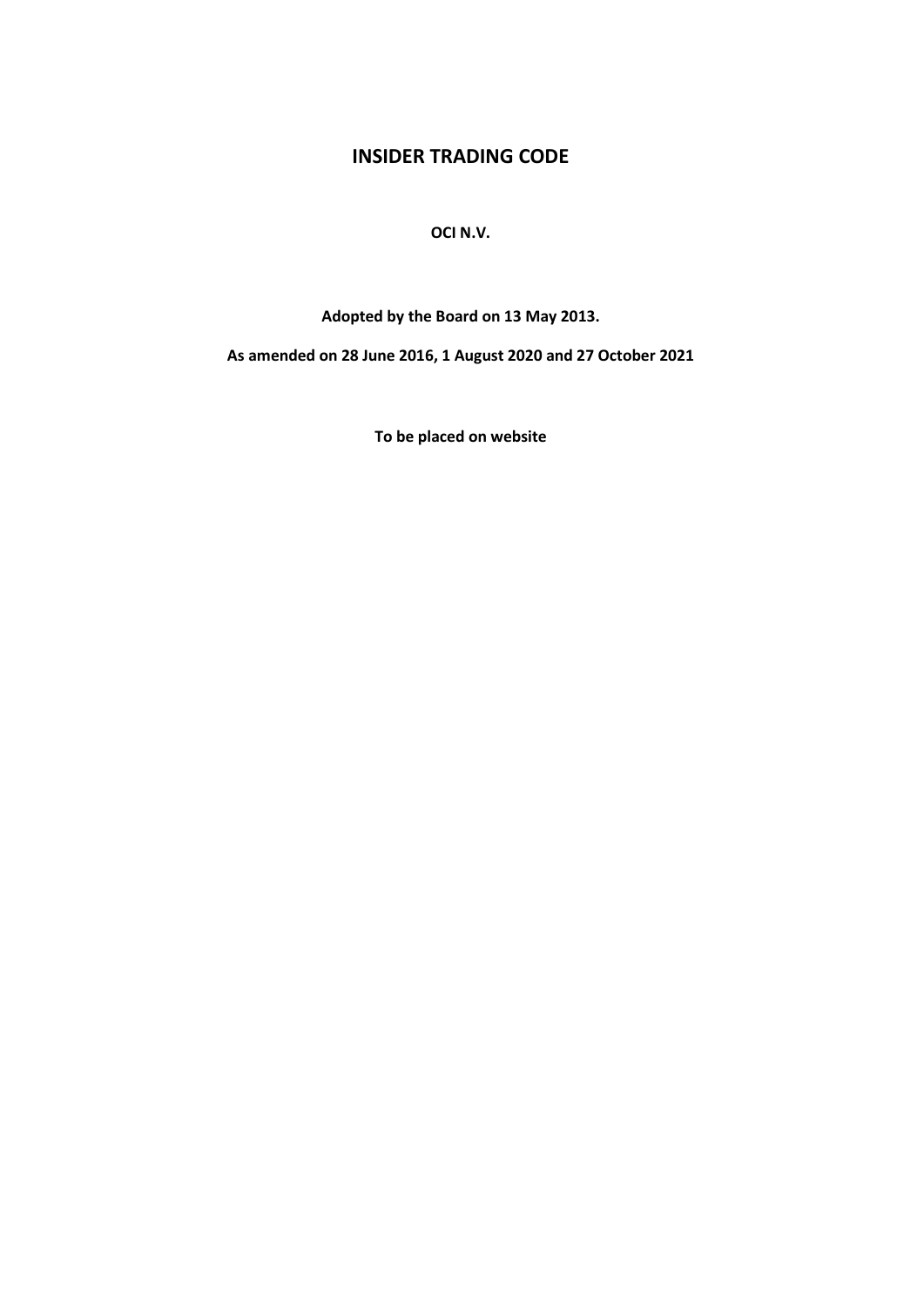#### **INSIDER TRADING CODE**

# **OCI N.V.**

## **(As adopted 13 May 2013 and amended on 28 june 2016, 1 August 2020 and 27 October 2021)**

This insider trading code was approved and adopted by the Board on 13 May 2013 and amended on 28 June 2016, 1 August 2020 and 27 October 2021.

#### **1. Definitions**

The following terms apply:

| <b>AFM</b>                       | means the Dutch Authority for the Financial Markets (Autoriteit<br>Financiële Markten)                                           |                               |                                                                                                                                                                                                                                                         |
|----------------------------------|----------------------------------------------------------------------------------------------------------------------------------|-------------------------------|---------------------------------------------------------------------------------------------------------------------------------------------------------------------------------------------------------------------------------------------------------|
| <b>Board</b>                     | means the board of directors of the Company including, for the<br>avoidance of doubt, both executive and non-executive directors |                               |                                                                                                                                                                                                                                                         |
| <b>Closed Period</b>             | means the period comprising any day that is either:                                                                              |                               |                                                                                                                                                                                                                                                         |
|                                  | (i)                                                                                                                              | OCI, or                       | any day within the period of 30 calendar days<br>immediately before the announcement of any<br>quarterly, semi-annual or annual financial report of                                                                                                     |
|                                  | (ii)                                                                                                                             | any day within the period of: |                                                                                                                                                                                                                                                         |
|                                  |                                                                                                                                  | (A)                           | 10 UAE working days prior to announcement<br>of any material information (unless arising as<br>result<br>of<br>sudden<br>unforeseen<br><b>or</b><br>a<br>circumstances) by Fertiglobe; or                                                               |
|                                  |                                                                                                                                  | (B)                           | 15 days prior to the end of the financial<br>quarter, half-year or full-year of Fertiglobe<br>until the financial statements of Fertiglobe<br>have been disclosed                                                                                       |
| <b>Closely Associated Person</b> | means the persons referred to in section 7.11                                                                                    |                               |                                                                                                                                                                                                                                                         |
| Company                          | means the limited liability company OCI N.V., with its corporate seat<br>in Amsterdam, the Netherlands                           |                               |                                                                                                                                                                                                                                                         |
| <b>Compliance Officer</b>        | means the officer referred to in section 8                                                                                       |                               |                                                                                                                                                                                                                                                         |
| <b>Employee</b>                  | of the Board                                                                                                                     |                               | means any person employed by the Company or a Group Company,<br>irrespective of the duration of the employment, any person<br>otherwise performing tasks for the Company or a Group<br>Companyincluding independent contractors, as well as the members |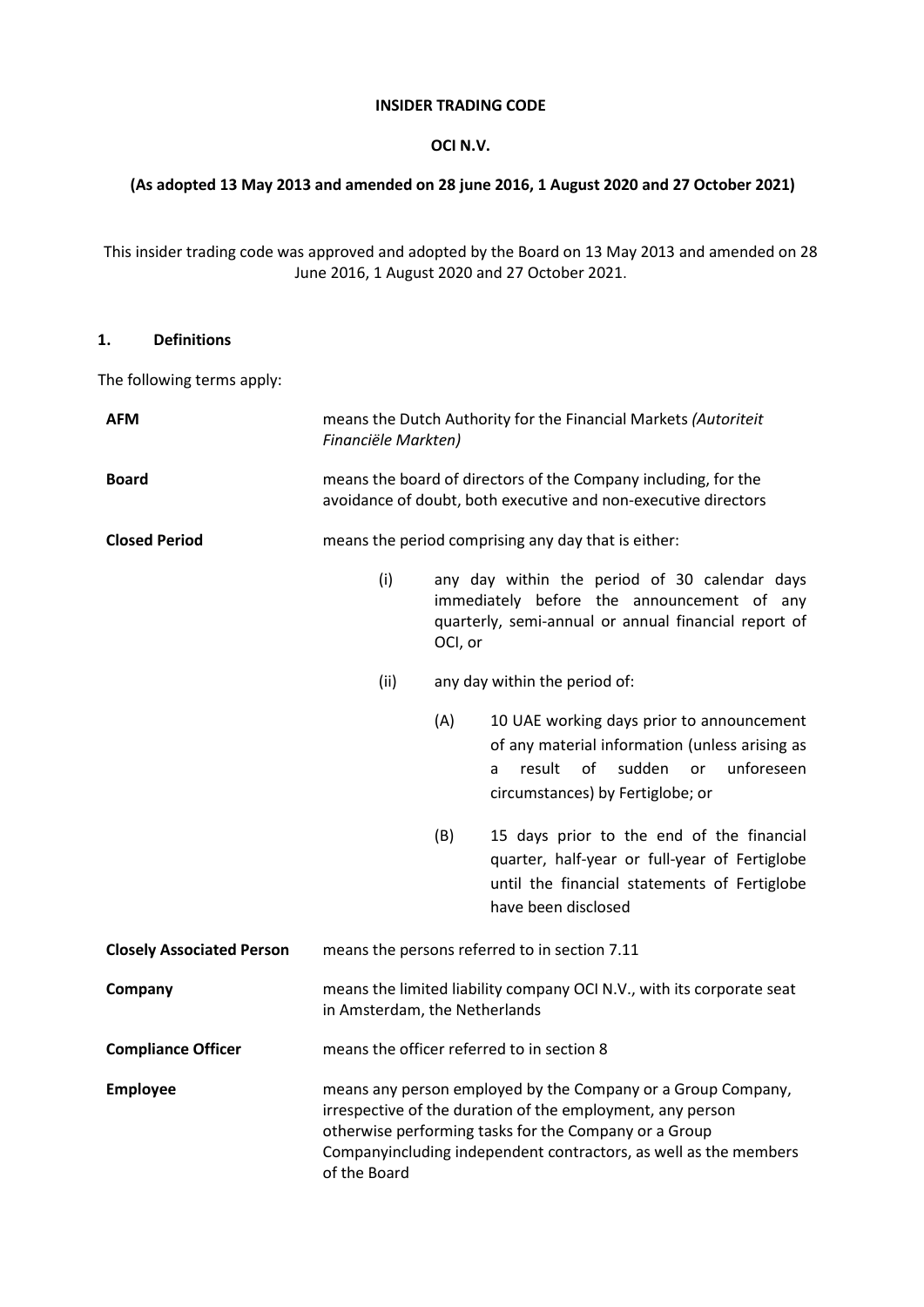| <b>EU Insider Trading Rules</b> |                                                                                                                                                                                                                                                                              | means (i) Regulation (EU) No 596/2014 of the European Parliament<br>and of the Council of 16 April 2014 on market abuse (market abuse<br>regulation) (the "MAR"), (ii) delegated regulations based on the MAR,<br>(ii) the Dutch Financial Markets Supervisory Act (Wet financieel<br>toezicht) and (iv) the Dutch decree on market abuse (Besluit<br>marktmisbruik Wft)                                                         |  |
|---------------------------------|------------------------------------------------------------------------------------------------------------------------------------------------------------------------------------------------------------------------------------------------------------------------------|----------------------------------------------------------------------------------------------------------------------------------------------------------------------------------------------------------------------------------------------------------------------------------------------------------------------------------------------------------------------------------------------------------------------------------|--|
| <b>Execute a Transaction</b>    |                                                                                                                                                                                                                                                                              | means (an attempt) to directly or indirectly and for one's own<br>account or for the account of others, buy or sell securities or effect<br>any other legal act aimed at acquiring or disposing securities (such as<br>exchanging or donating securities; buying or writing options on<br>securities; exercising options on securities, conversion of convertible<br>bonds) or to cancel or amend an order concerning securities |  |
| <b>Executive</b>                |                                                                                                                                                                                                                                                                              | means an Employee who is a senior executive that is not a member<br>of the Board, and who has regular access to Inside Information and<br>power to take managerial decisions affecting the future<br>developments and business prospects of the Company who has been<br>designated as such by the Compliance Officer                                                                                                             |  |
| <b>EU Insider Trading Rules</b> |                                                                                                                                                                                                                                                                              | means (i) Regulation (EU) No 596/2014 of the European Parliament<br>and of the Council of 16 April 2014 on market abuse (market abuse<br>regulation) (the "MAR"), (ii) delegated regulations based on the MAR,<br>(iii) the Dutch Financial Markets Supervisory Act (Wet financieel<br>toezicht) and (iv) the Dutch decree on market abuse (Besluit<br>marktmisbruik Wft)                                                        |  |
| Fertiglobe                      |                                                                                                                                                                                                                                                                              | means Fertiglobe plc, a public limited company duly organized and<br>existing under the laws of the Abu Dhabi Global Market, with its<br>registered office in Abu Dhabi, UAE                                                                                                                                                                                                                                                     |  |
| <b>Fertiglobe Insider</b>       |                                                                                                                                                                                                                                                                              | means any person included on the Fertiglobe Insider List                                                                                                                                                                                                                                                                                                                                                                         |  |
| <b>Fertiglobe Insider List</b>  | means the list referred to in paragraph 11                                                                                                                                                                                                                                   |                                                                                                                                                                                                                                                                                                                                                                                                                                  |  |
| <b>Fertiglobe MNPI</b>          | means any non-public information relating to Fertiglobe that is<br>"material information" pursuant to the Board of Directors' Decision<br>No. 2/R of 2001 concerning the Regulations as to Trading, Clearing,<br>Settlement, Transfer of Ownership and Custody of Securities |                                                                                                                                                                                                                                                                                                                                                                                                                                  |  |
| <b>Fertiglobe-Securities</b>    | means the shares, bonds and financial notes issued by Fertiglobe<br>listed on the Abu Dhabi Securities Exchange or any other securities<br>market in the UAE licensed by the SCA                                                                                             |                                                                                                                                                                                                                                                                                                                                                                                                                                  |  |
| <b>Group Company</b>            | means                                                                                                                                                                                                                                                                        |                                                                                                                                                                                                                                                                                                                                                                                                                                  |  |
|                                 | (a)                                                                                                                                                                                                                                                                          | any legal entity or company that is part of the same group of<br>companies as the Company, as referred to in section 24b, book<br>2 of the Dutch Civil Code;                                                                                                                                                                                                                                                                     |  |
|                                 | (b)                                                                                                                                                                                                                                                                          | any legal entity or company in which the Company has a<br>participating interest as referred to in section 24c, book 2 of the<br>Dutch Civil Code, if the turnover of that legal entity or company                                                                                                                                                                                                                               |  |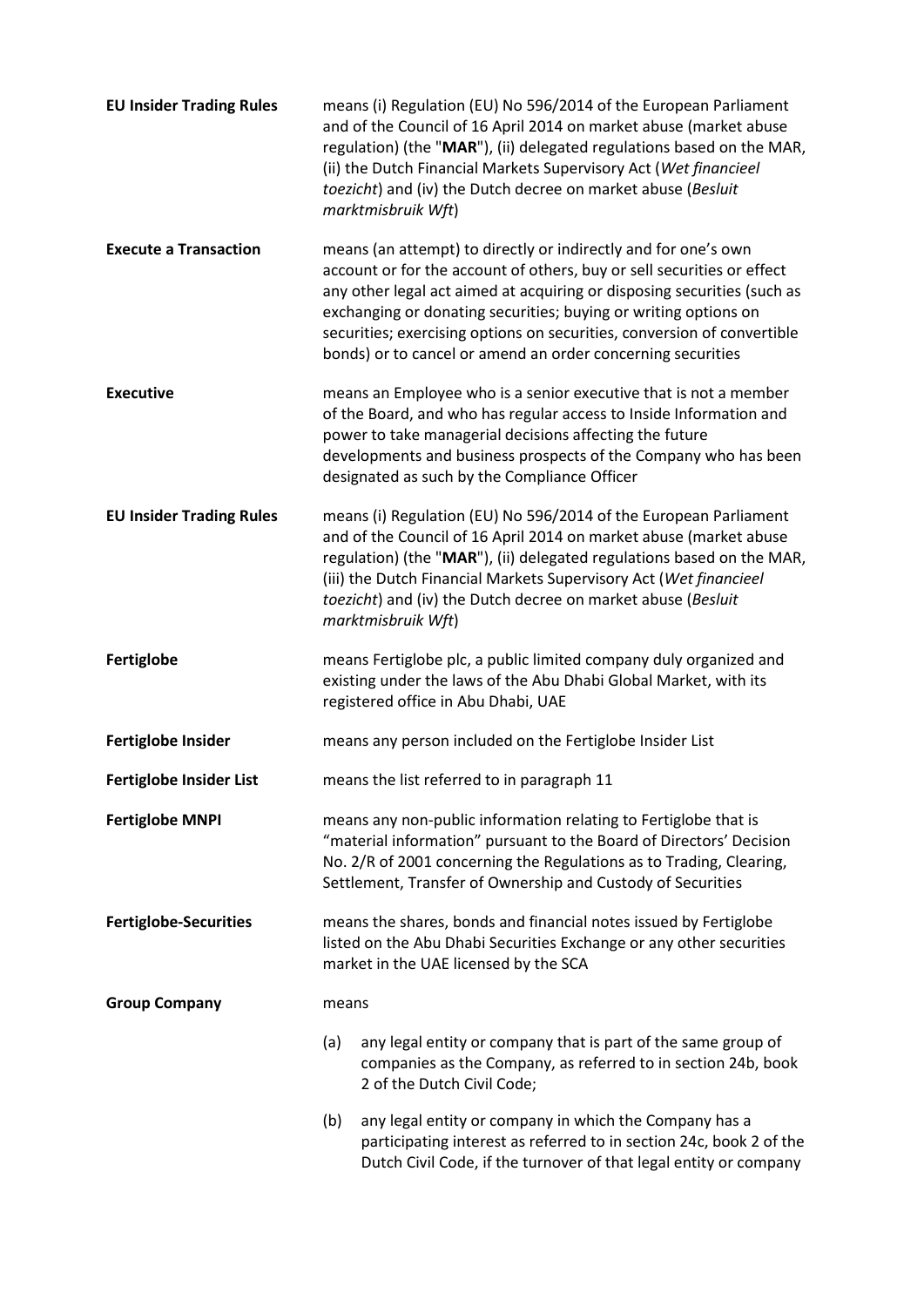|                                |                                                                                                                                                                                                                                                                                                                                  | as most recently determined constitutes at least 10% of the<br>consolidated turnover of the Company, and                                                                                                                |  |
|--------------------------------|----------------------------------------------------------------------------------------------------------------------------------------------------------------------------------------------------------------------------------------------------------------------------------------------------------------------------------|-------------------------------------------------------------------------------------------------------------------------------------------------------------------------------------------------------------------------|--|
|                                | (c)                                                                                                                                                                                                                                                                                                                              | any entity (if any) holding 25% or more of the Company's issued<br>share capital                                                                                                                                        |  |
| <b>Group Company Shares</b>    | means (depository receipts for) shares in the capital of a Group<br>Company and rights pursuant to an agreement to acquire (depository<br>receipts for) shares in the capital of a Group Company, which are<br>listed or admitted to trading on a stock exchange (including a<br>multilateral trading facility)                  |                                                                                                                                                                                                                         |  |
| <b>Inside Information</b>      | means any information, including information regarding an<br>intermediate step in a protracted process, of a precise nature which<br>has not been made public, relating, directly or indirectly, to the<br>Company or OCI-Securities which, if made public could have a<br>significant effect on the price of the OCI-Securities |                                                                                                                                                                                                                         |  |
| Insider                        | means any person included on the Insider List                                                                                                                                                                                                                                                                                    |                                                                                                                                                                                                                         |  |
| <b>Insider List</b>            | means the list referred to in paragraph 10.1                                                                                                                                                                                                                                                                                     |                                                                                                                                                                                                                         |  |
| <b>Insider Trading Code</b>    | means this insider trading code, as dopted by the Board on 13 May<br>2013 and amended on 28 June 2016, 1 August 2020 and [.] 2021                                                                                                                                                                                                |                                                                                                                                                                                                                         |  |
| <b>OCI-Securities</b>          | means                                                                                                                                                                                                                                                                                                                            |                                                                                                                                                                                                                         |  |
|                                | (a)                                                                                                                                                                                                                                                                                                                              | (depository receipts for) shares in the capital of the Company,<br>which are listed or admitted to trading on a stock exchange<br>(including a multilateral trading facility and organised trading<br>facility); and/or |  |
|                                | (b)                                                                                                                                                                                                                                                                                                                              | financial instruments whose value is partly determined by the<br>value of the (depository receipts for) shares referred to under<br>(a) (e.g. options and convertible bonds)                                            |  |
| <b>OCI-Shares</b>              | means (depository receipts for) shares in the capital of the Company<br>and rights pursuant to an agreement to acquire (depository receipts<br>for) shares in the capital of a Group Company, which are listed or<br>admitted to trading on a stock exchange (including a multilateral<br>trading facility)                      |                                                                                                                                                                                                                         |  |
| <b>Regulated Group Company</b> | means a Group Company which is either:                                                                                                                                                                                                                                                                                           |                                                                                                                                                                                                                         |  |
|                                | (a)                                                                                                                                                                                                                                                                                                                              | a Dutch public limited liability company (naamloze<br>vennootschap) with shares admitted to trading on a<br>regulated market in the European Union or a member state<br>of the European Economic Area (EEA)             |  |
|                                | (b)                                                                                                                                                                                                                                                                                                                              | a legal entity incorporated in another country with shares<br>admitted to trading on a regulated market for which the<br>Dutch Financial Markets Authority has issued a permit as                                       |  |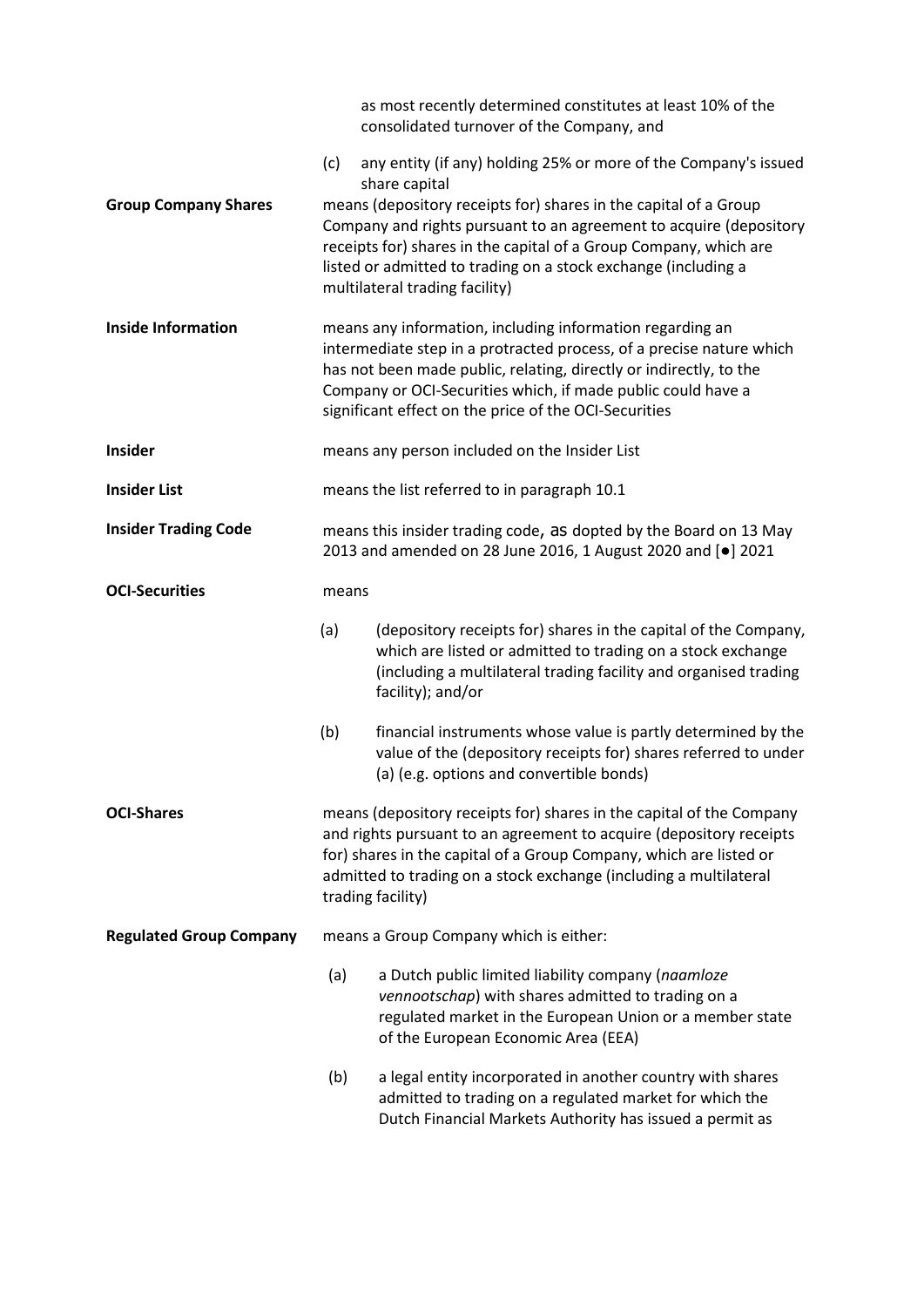|                                  | meant in article 5:26 of the Dutch Financial Markets<br>Supervision Act (Wet financieel toezicht) <sup>1</sup>                                                                                                                                                                                                                                                                                                                                                                                                                                                                                                                                                   |
|----------------------------------|------------------------------------------------------------------------------------------------------------------------------------------------------------------------------------------------------------------------------------------------------------------------------------------------------------------------------------------------------------------------------------------------------------------------------------------------------------------------------------------------------------------------------------------------------------------------------------------------------------------------------------------------------------------|
| <b>SCA</b>                       | means the UAE Securities and Commodities Authority                                                                                                                                                                                                                                                                                                                                                                                                                                                                                                                                                                                                               |
| <b>UAE</b>                       | means the United Arab Emirates                                                                                                                                                                                                                                                                                                                                                                                                                                                                                                                                                                                                                                   |
| <b>UAE Insider Trading Rules</b> | means provisions related to the use and disclosure of material<br>information of a listed company in Federal Law No. (4) of 2000<br>concerning the Emirates Securities & Commodities Authority and<br>Market, the SCA Board of Directors' Decision No. (3) of 2000<br>concerning the Regulations as to Disclosure and Transparency, the<br>SCA Board of Directors' Decision No. 2/R of 2001 concerning the<br>Regulations as to Trading, Clearing, Settlement, Transfer of<br>Ownership and Custody of Securities and the Chairman of SCA's<br>Board of Directors' Decision No. (3/RM) of 2020 concerning Approval<br>of Joint Stock Companies Governance Guide) |

# **2. Employees' responsibility**

- 2.1 This Insider Trading Code contains rules that the Company requires its Employees to follow. However, it does not release Employees from the duty to act in accordance with applicable laws and regulation, including the EU Insider Trading Rules and the UAE Insider Trading Rules. The Company requires its Employees to act in accordance with the laws and regulation, and a violation of the applicable rules in relation to trading in securities may give rise to disciplinary action, even if that act does not violate this insider trading code.
- 2.2 Persons that are required to make a notification pursuant to this insider trading code, such as Employees or their Closely Associated Persons, are responsible for the correctness and timeliness of the notifications required by this insider trading code and applicable laws and regulation, even if the Compliance Officer conducts such notification on behalf of such person.

# **3. Prohibition from Executing Transactions**

- 3.1 Every Employee is prohibited from:
	- (a) using Inside Information by Executing a Transaction in OCI-Securities or Executing a Transaction in OCI-Securities if that may reasonably create the appearance that he or she did so while possessing or having access to Inside Information; and
	- (b) using Fertiglobe MNPI by Executing a Transaction in Fertiglobe-Securities or Executing a Transaction in Fertiglobe-Securities if that may reasonably create the appearance that he or she did so while possessing or having access to Fertiglobe MNPI.
- 3.2 As further detailed under the Fertiglobe insider trading policy, no Employee that qualifies as a Fertiglobe Insider may Execute a Transaction in Fertiglobe-Securities without obtaining the prior approval of the Abu Dhabi Securities Exchange (or any other market in the UAE where the relevant Fertiglobe-Securities are listed), notifying the transaction to Fertiglobe (including the nature of transaction (purchase or sale), date, price, number of Fertiglobe-Securities subject to the transaction) before and after consummating the transaction and complying with any other obligation or restriction included in the Fertiglobe insider trading policy.

<span id="page-4-0"></span><sup>&</sup>lt;sup>1</sup> At the date of this Insider Trading Code, Fertiglobe does not qualify as a Regulated Group Company.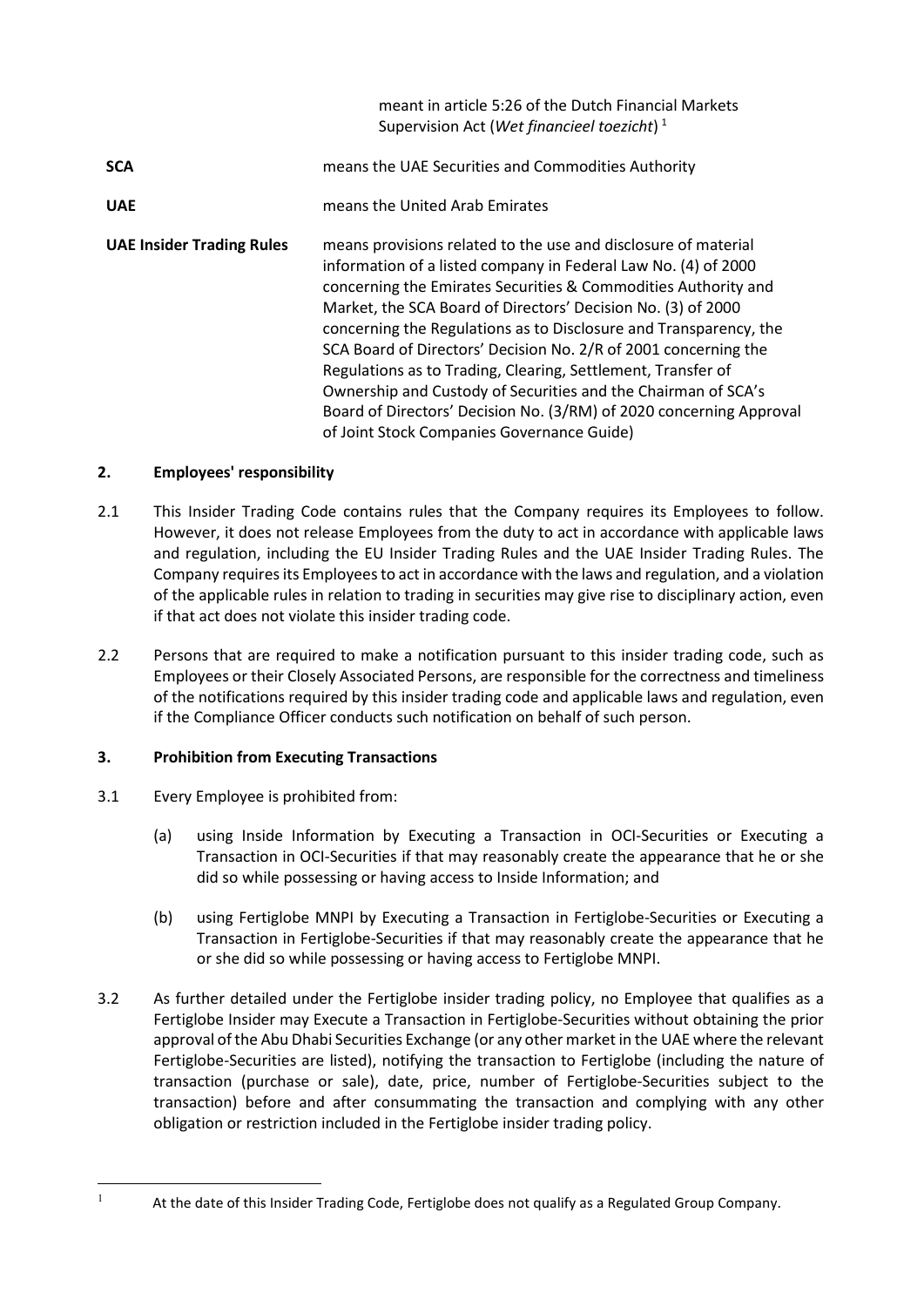- 3.3 From the mere fact that an Employee is in possession of Inside Information or Fertiglobe MNPI, it shall not be deemed that the Employee has used that information and has thus infringed the prohibition of paragraph 3.1, where the Employee Executes a Transaction in OCI-Securities which is carried out in the discharge of an obligation that has become due in good faith and not to circumvent the prohibition of paragraph 3.1, and:
	- (a) that obligation results from an order placed or an agreement concluded before the Employee possessed Inside Information; or
	- (b) that transaction is carried out to satisfy a legal or regulatory obligation that arose, before the Employee possessed Inside Information; and
	- (c) there was no illegitimate reason for the orders to trade, transactions or behaviours concerned.
- 3.4 The Compliance Officer may prohibit any Employee from Executing a Transaction in OCI-Securities or Fertiglobe-Securities at any time and as long as he or she deems appropriate. The Compliance Officer shall inform the Employee concerned in writing of the designation.
- 3.5 Furthermore, no Employee should trade in the securities of another corporation if the Employee learns in the course of his or her employment inside information about the other corporation or its securities. Once a year the Board may designate for each of its members which securities of other corporations the respective member is not allowed to trade. The minutes of the Board meeting shall include a list of these other securities (if any) for each individual member of the Board.

#### **4. Prohibition from recommending or inducing transactions**

- 4.1 Every Employee is prohibited from recommending or inducing a third party to Execute a Transaction in OCI-Securities or Fertiglobe-Securities if he or she has information which he or she reasonably suspects to be Inside Information or Fertiglobe MNPI, respectively.
- 4.2 Furthermore, no Employee should recommend or induce a third party to Execute a Transaction in securities issued by another corporation if the Employee learns in the course of his or her employment inside information regarding the other corporation or its securities.

#### **5. Confidentiality**

- 5.1 The Employee should avoid mixing private and business matters, as well as the reasonably foreseeable appearance of it. The Employee should handle the business information available to him or her carefully. This information should be kept separate from the Employee's private life.
- 5.2 Every Employee is prohibited from disclosing Inside Information or Fertiglobe MNPI, or information he or she suspects to be Inside Information or Fertiglobe MNPI, to anyone (including other Employees) other than in the normal course of the exercise of his or her employment, profession or duties.
- 5.3 If an Employee is in doubt as to whether a prohibition applies to him or her, he or she should contact the Compliance Officer.

#### **6. Prohibitions for Board members, Executives and Insiders**

6.1 Every member of the Board, every Executive and every Insider is prohibited from Executing a Transaction in OCI-Securities during the Closed Period. In addition, every Fertiglobe Insider is prohibited from Executing a Transaction in Fertiglobe-Securities during the Closed Period.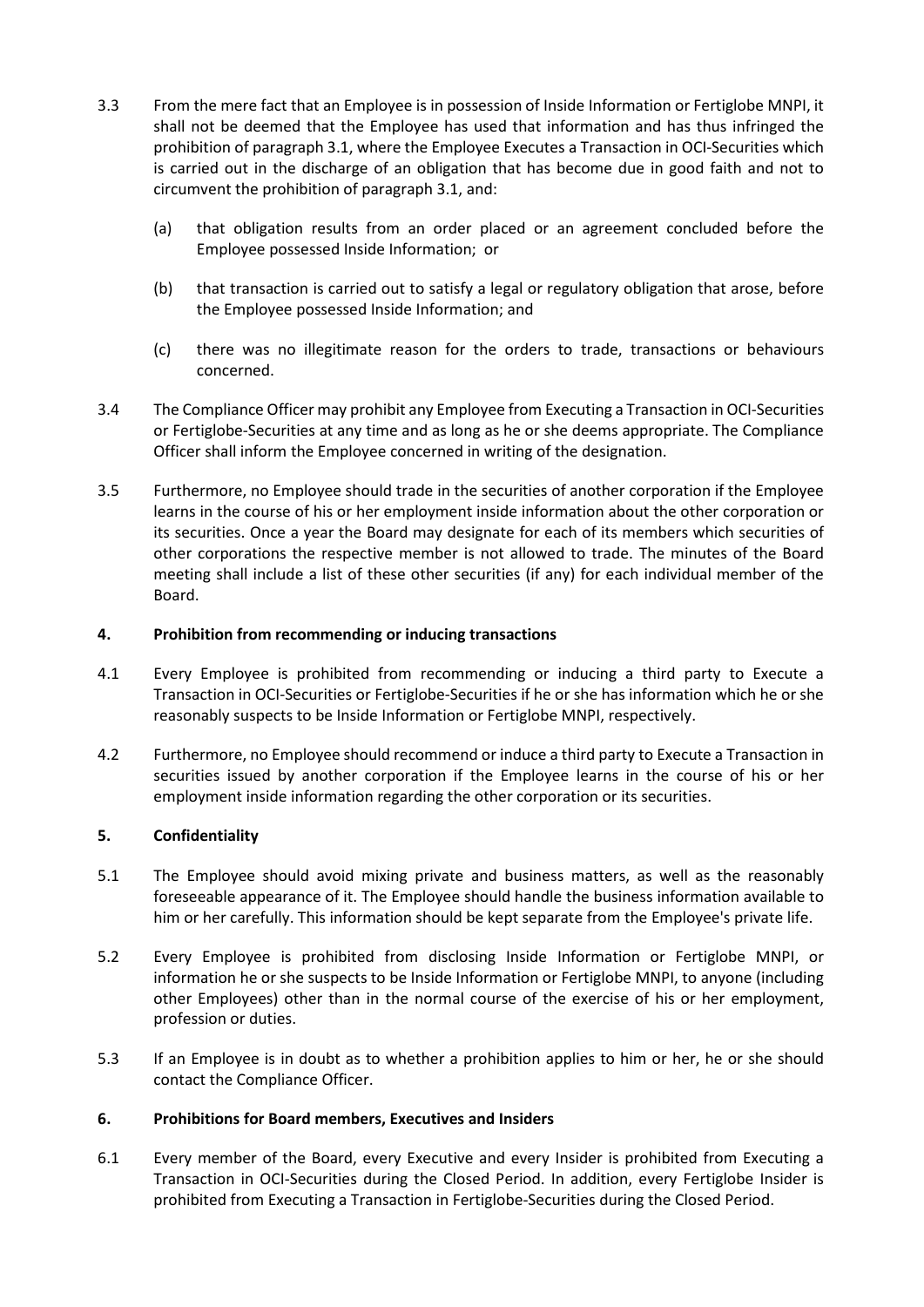- 6.2 The Company shall announce in time which periods during the relevant calendar year shall classify in any case as Closed Periods, as referred to in paragraph 6.1. Any changes or additions shall be announced in the same manner during the course of the calendar year.
- 6.3 Without prejudice to paragraph 3.1, the Compliance Officer may grant dispensation on a case-bycase basis from the prohibitions of paragraph 6.1 in relation to Executing a Transaction in OCI-Securities:
	- (i) due to the existence of exceptional circumstances, such as severe financial difficulty, which require the immediate sale of shares; and
	- (ii) the person concerned is able to demonstrate that the particular transaction cannot be executed at another moment in time than during the Closed Period.
- 6.4 To receive the dispensation referred to in paragraph 6.3, the persons concerned shall provide a reasoned written request that describes the envisaged transaction and provides an explanation of why the sale of shares is the only reasonable alternative to obtain the necessary financing. The dispensation shall be granted in writing.
- 6.5 Circumstances referred to in paragraph 6.3(i) shall be considered to be exceptional when they are extremely urgent, unforeseen and compelling and where their cause is external to the person concerned and such person has no control over them.
- 6.6 When examining the circumstances as referred to in paragraph 6.5, the Compliance Officer shall take into account, among other indicators, whether and to the extent which the person concerned: (i) is at the moment of submitting its request facing a legally enforceable financial commitment or claim; and (ii) has to fulfil or is in a situation entered into before the beginning of the closed period that requires the payment of sum to a third party, including tax liability, and that cannot reasonably be satisfied by a financial commitment or claim by means other than immediate sale of shares.
- 6.7 Without prejudice to paragraph 3.1, the prohibitions of paragraph 6.1 shall not apply to the following transactions:
	- (i) the award or grant of OCI-Securities under an employee scheme, provided that the following conditions are met:
		- (A) the employee scheme and its terms have been previously approved by the Company in accordance with national law and the terms of the employee scheme specify the timing of the award or the grant and the amount of financial instruments awarded or granted, or the basis on which such an amount is calculated and given that no discretion can be exercised; and
		- (B) the members of the Board, Executives and Insiders concerned do not have any discretion as to the acceptance of the financial instruments awarded or granted.
	- (ii) the award or grant of OCI-securities under an employee scheme, provided that a preplanned and organised approach is followed regarding the conditions, the periodicity, the time of the award, the group of entitled persons to whom the financial instruments are granted and the amount of financial instruments to be awarded, and the award or grant of financial instruments takes place under a defined framework under which any inside information cannot influence the award or grant of financial instruments.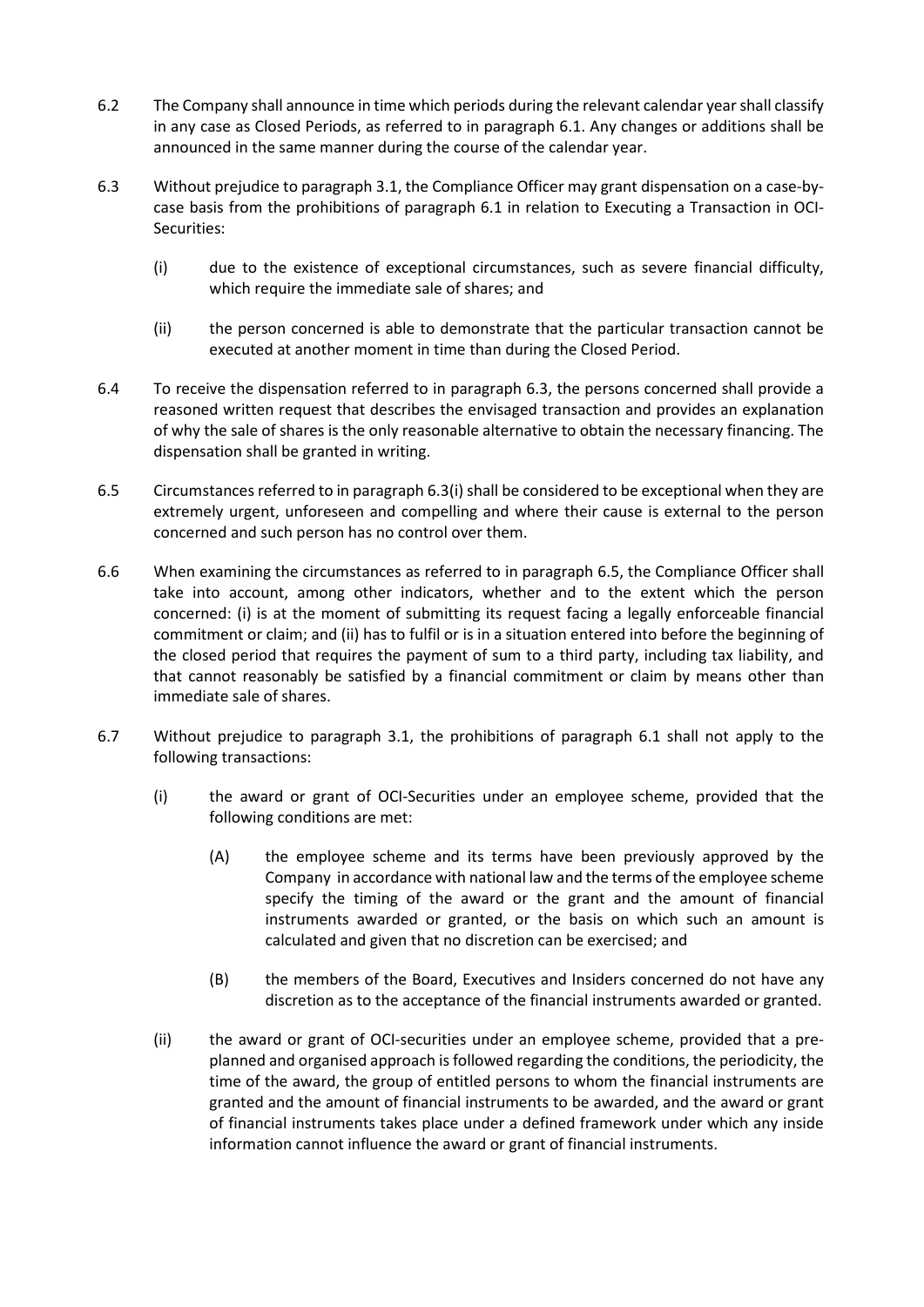- (iii) the exercise of options or warrants or conversion of convertible bonds assigned to him or her under an employee scheme, as well as sales of the shares acquired pursuant to such exercise or conversion, provided that all of the following conditions are met:
	- (A) the Company is notified about the exercise or conversion at least four months before the expiration date;
	- (B) the decision to exercise or convert is irrevocable; and
	- (C) the Compliance Officer has authorised the exercise or conversion prior to proceed;
- (iv) the transfer or receipt , directly or indirectly, of OCI-Securities, provided that the OCI-Securities are transferred between two accounts of the same person and that such a transfer does not result in a change in price of OCI-Securities;
- (v) the acquisition of qualification or entitlement of OCI-Shares, provided that the member of the Board, Executive or Insider concerned submits evidence to the Company of the reasons for the acquisition not taking place at another time, and the Company is satisfied with the provided explanation.
- 6.8 The provisions of this section 6 shall remain applicable to each person referred to in paragraph 6.1 until six months after it has lost the capacities referred to in that paragraph.

#### **7. Obligations to notify**

#### *Forms*

7.1 The notifications referred to in this section 7 shall be made by using forms supplied by the Compliance Officer. In making the notifications, the questions contained in the forms must be answered in a complete and truthful manner.

#### *Notification obligations of members of the Board and Executives*

- 7.2 Members of the Board must within two weeks of their designation or appointment notify the Compliance Officer and the AFM of the number of OCI-Shares and Group Company Shares at their disposal and the number of votes they can cast on the issued capital of the Company and the issued capital of Regulated Group Companies.
- 7.3 Members of the Board must immediately after a company has become a Regulated Group Company notify the Compliance Officer and the AFM of the number of Group Company Shares at their disposal and the number of votes they can cast on the issued capital of Regulated Group Companies.
- 7.4 Members of the Board must notify the Compliance Officer and the AFM immediately of any change in the number of OCI-Shares and Group Company Shares at their disposal, and of any change in the number of votes that they can cast on the issued capital of the Company and Regulated Group Companies.
- 7.5 Every member of the Board and every Executive must notify the AFM and inform the Compliance Officer in writing of any Executed Transaction in OCI-Securities within three business days after the date on which the Transaction has been Executed. Such persons also have to notify the pledging or lending of OCI-Securities by them or on their behalf.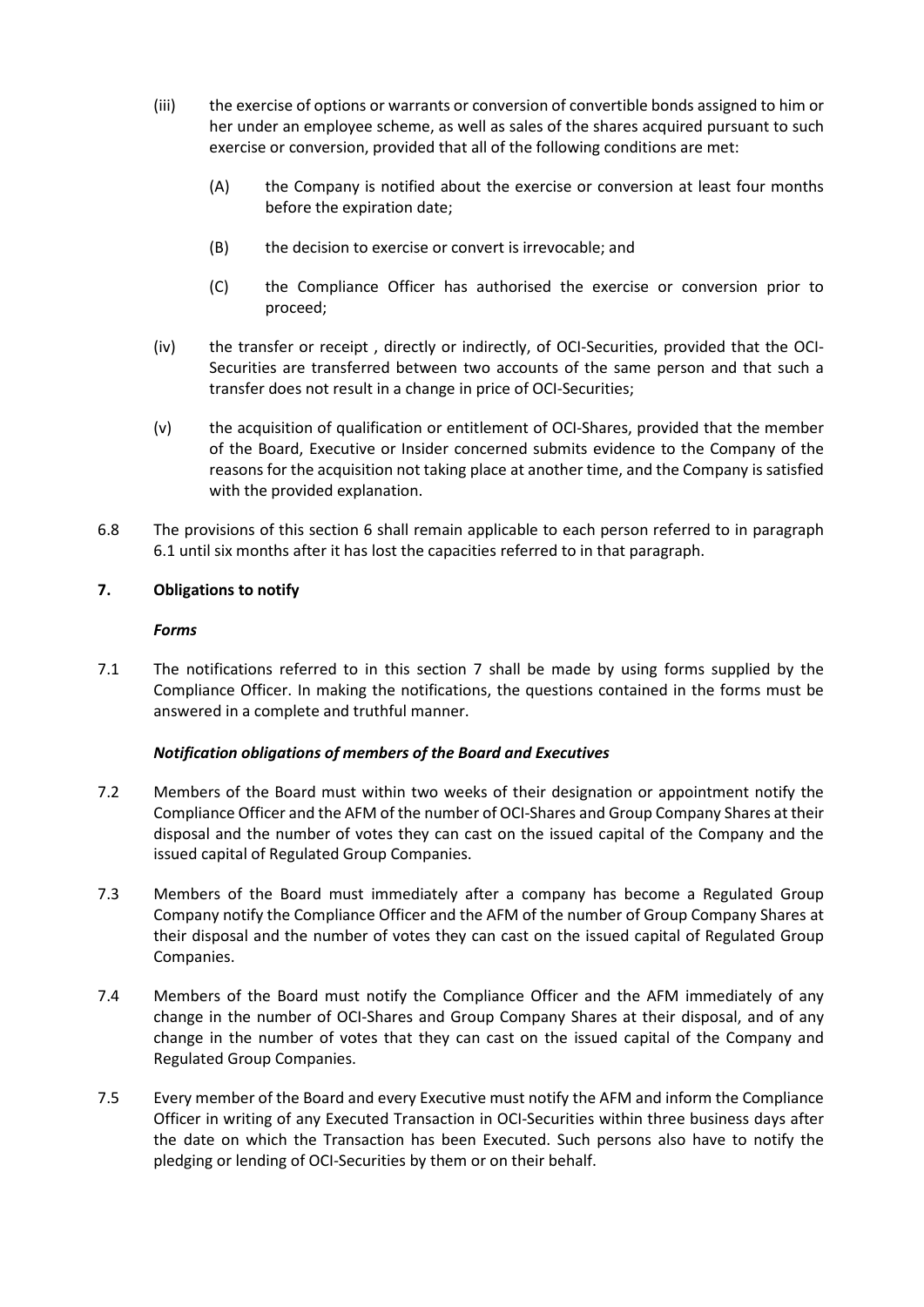- 7.6 The notifications referred to in paragraph 7.5 may be delayed until the moment that the transactions amount to a sum of at least EUR 5,000 in the calendar year concerned.
- 7.7 The Compliance Officer may designate an Employee, who is not a member of the Board, as an Executive, if the Compliance Officer believes that the Employee concerned has or may have access to Inside Information on a regular or incidental basis. The Compliance Officer shall inform the Employee concerned in writing of the designation. The Compliance Officer may withdraw the designation, if he or she believes that the reason for designation has ceased to exist. The Compliance Officer shall inform the Employee in writing of the withdrawal.
- 7.8 The Compliance Officer shall draw up a list of all members of the Board and Executives and persons that fall under the scope of paragraph 7.11, and shall notify the members of the Board and Executives of their obligations under this section and paragraph 6.1 in writing.
- 7.9 A member of the Board and an Executive may request the Compliance Officer in writing to make the relevant notification on his or her behalf, taken into account paragraph 2.2.
- 7.10 The Compliance Officer must immediately notify the AFM in writing if a member of the Board is no longer a member of the Board.

## *Notification obligations of Closely Associated Persons (spouses, relatives etc*.*)*

- 7.11 Members of the Board and Executives that are obliged to notify their transactions in OCI-Securities should be aware that the following persons (Closely Associated Persons) are under an obligation to notify the Company and the AFM within three business days after Executing a Transaction in OCI-Securities, or the pledging or lending of OCI-Securities by or on behalf of such a person, and shall inform those persons accordingly of their obligations under this section in writing and keep a copy of this notification:
	- (i) their spouse, or partner considered to be equivalent to a spouse in accordance with national law;
	- (ii) their dependent children in accordance with national law;
	- (iii) their relative who has shared the same household for at least one year on the date of the transaction concerned;
	- (iv) a legal person, trust or partnership, the managerial responsibilities of which are discharged by a member of the Board or Executives or by a person referred to in point (i), (ii) or (iii), which is directly or indirectly controlled by such a person, which is set up for the benefit of such a person, or the economic interests of which are substantially equivalent to those of such a person.
- 7.12 The notification referred to in paragraph 7.11 may be delayed by the (legal) person until the moment that the transactions amount to a sum of at least EUR 5,000 in the calendar year concerned.

#### **8. Compliance Officer**

8.1 The Board shall appoint a Compliance Officer and may dismiss him or her at any time. The Board shall announce the identity of the Compliance Officer and where he or she can be reached. If the Compliance Officer and the person designated to replace him or her are absent or otherwise unavailable or unable to perform their duties, the CEO will perform the function of the Compliance Officer.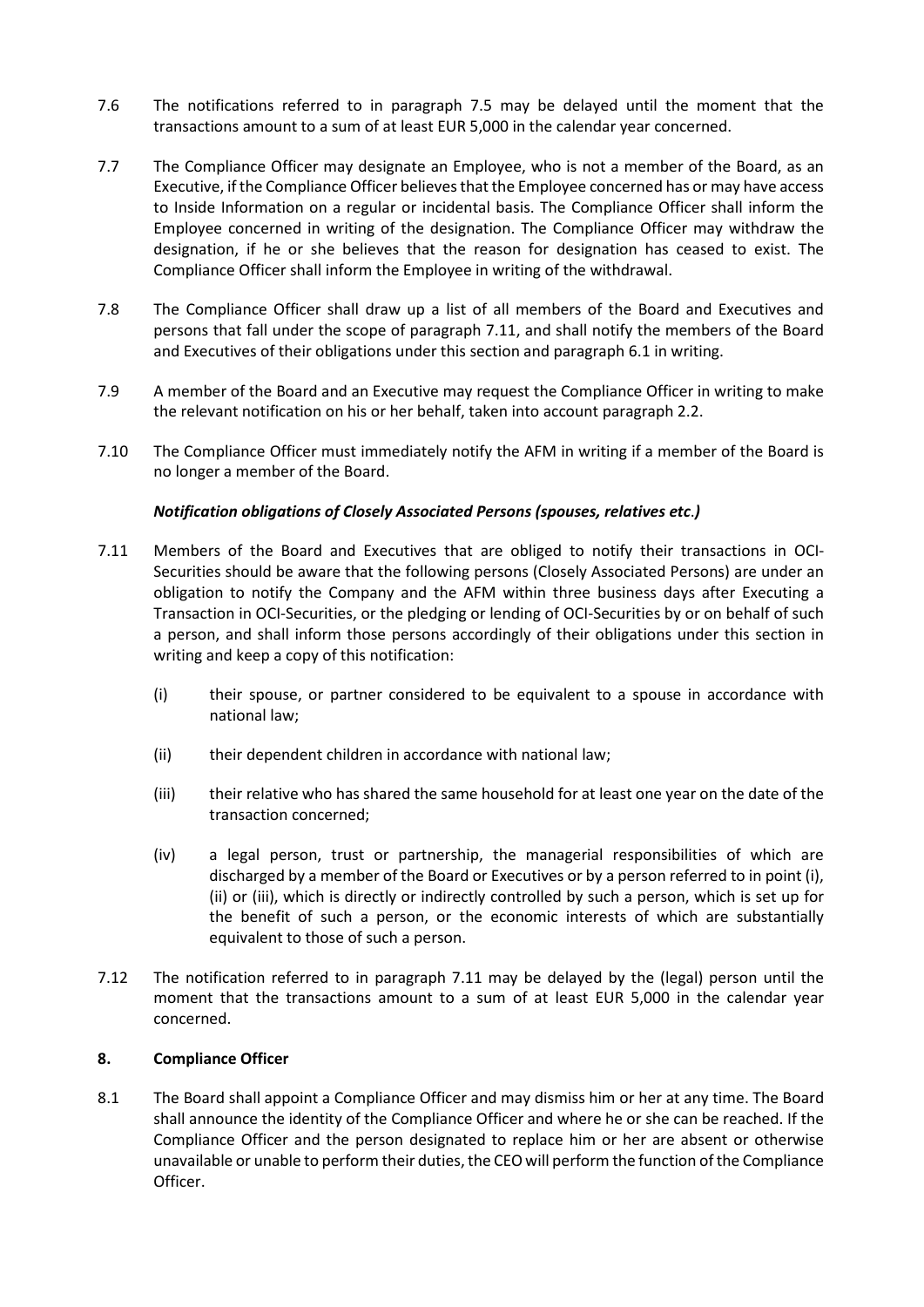- 8.2 The Compliance Officer may in consultation with the Board designate persons to replace him or her during absence. If such consultation is not possible, the Board will designate a person to replace the Compliance Officer during his or her absence.
- 8.3 The Compliance Officer has the duties and powers conferred by the the Insider Trading Code. The Board may confer additional duties and powers on the Compliance Officer.
- 8.4 The Compliance Officer may in consultation with the Board designate one or more deputies, who may be established in other countries and who may, for the benefit of the Employees in those countries, exercise such duties and powers as the Compliance Officer shall determine in consultation with the Board.

## **9. Investigations**

- 9.1 Every Employee acknowledges that the Compliance Officer is authorised to investigate all Transactions Executed in OCI-Securities by such Employee. An Employee must provide the Compliance Officer with all information requested.
- 9.2 The Compliance Officer is entitled to investigate Transactions Executed in OCI-Securities by, under the authority of or on behalf of an Employee. All Employees are obliged to collaborate in the investigation. If requested any Employee will instruct his stock broker or responsible intermediary to provide the Compliance Officer with any requested information on Transactions Executed in OCI-Securities.
- 9.3 The Compliance Officer shall report the results of the investigation to the CEO in writing. Before reporting to the CEO, the Employee shall be entitled to respond on the investigation results. The CEO shall inform the Employee on the final outcome of the investigation. If the CEO is the subject of the investigation, his or her functions in relation to the investigation will be performed by the Co-Chair of the Board.

#### **10. Insider List**

- 10.1 The Company shall draw up a list of all persons who have access to Inside Information and who are working for the Company under a contract of employment, or otherwise performing tasks through which they have access to Inside Information, such as advisers, accountants or credit rating agencies. The Insider List shall be promptly updated and provided to the AFM as soon as possible upon its request, through the electronic means that the AFM prescribes.
- 10.2 The Insider List will consist of a section related to deal-specific or event-based Inside Information, and a section for permanent insiders, i.e. individuals who have access at all times to all Inside Information. The Insider List is divided into separate sections relating to different Inside Information. New sections shall be added to the Insider List upon the identification of new Inside Information
- 10.3 The Insider List shall include the following information:
	- (i) the first name(s), birthname(s), birth surname(s) (if applicable), professional and personal telephone number(s), company name and address, the date of birth, the national identification number and the personal full home address of the members of the Board and Executives as well as all other persons engaged by the Company who may possess Inside Information on a regular or incidental basis;
	- (ii) the function and reason for including in the list the persons referred to under (i);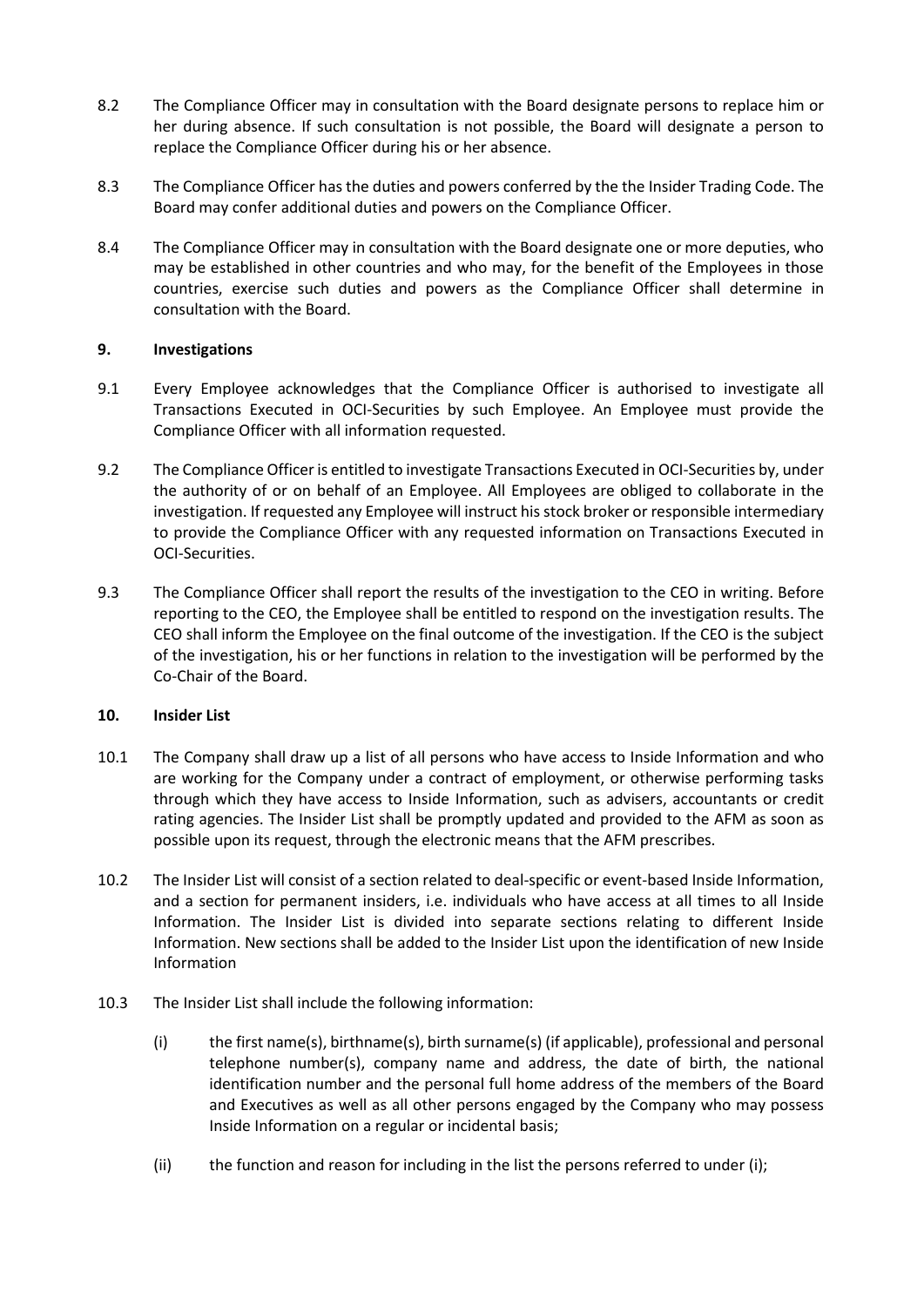- (iii) the date and time at which such persons gained access to Inside Information;
- (iv) the date and time at which such persons no longer have access to Inside Information;
- 10.4 The list and all alterations thereof shall be dated and the reason for altering will be included. The list will e.g. be altered where:
	- (i) there is a change in personal information of a person as stated in paragraph 10.3 under (i);
	- (ii) there is a change in the function or reason for including a person already on the Insider List;
	- (iii) there is a new person who has access to Inside Information and needs, therefore, to be added to the Insider List; and;
	- (iv) there is a person who ceases to have access to Inside Information and needs, therefore, to be deleted from the Insider List.
- 10.5 The Company shall be responsible for the processing of personal data (to be) included in the list. Personal data shall only be processed in accordance with applicable law.
- 10.6 The list shall be kept by the Compliance Officer in an electronic format. The electronic format shall at all times ensure:
	- (i) the confidentiality of the information included by ensuring that access to the Insider List is restricted to clearly identified persons from within the Company, or any person acting on their behalf or on its account that need that access due to the nature of their function or position;
	- (ii) the accuracy of the information contained in the Insider List;
	- (iii) the access to and the retrieval of previous versions of the Insider List.
- 10.7 The Company shall retain any outdated details for a minimum period of five years following the compilation or updating of the list. It shall otherwise retain the data therein in accordance with applicable law.
- 10.8 The Compliance Officer shall notify the persons on the Insider List of the legal and regulatory duties entailed and make them aware of the sanctions applicable to insider dealing and unlawful disclosure of Inside Information, and shall take all reasonable steps to ensure that such persons acknowledge these duties and sanctions in writing.

#### **11. Fertiglobe Insider List**

11.1 The Company shall draw up a list of all persons who have access to Fertiglobe MNPI and who are working for the Company under a contract of employment, or otherwise performing tasks through which they have access to Fertiglobe MNPI, such as advisers, accountants or credit rating agencies. The list will be provided to Fertiglobe to ensure compliance with UAE Insider Trading Rules.